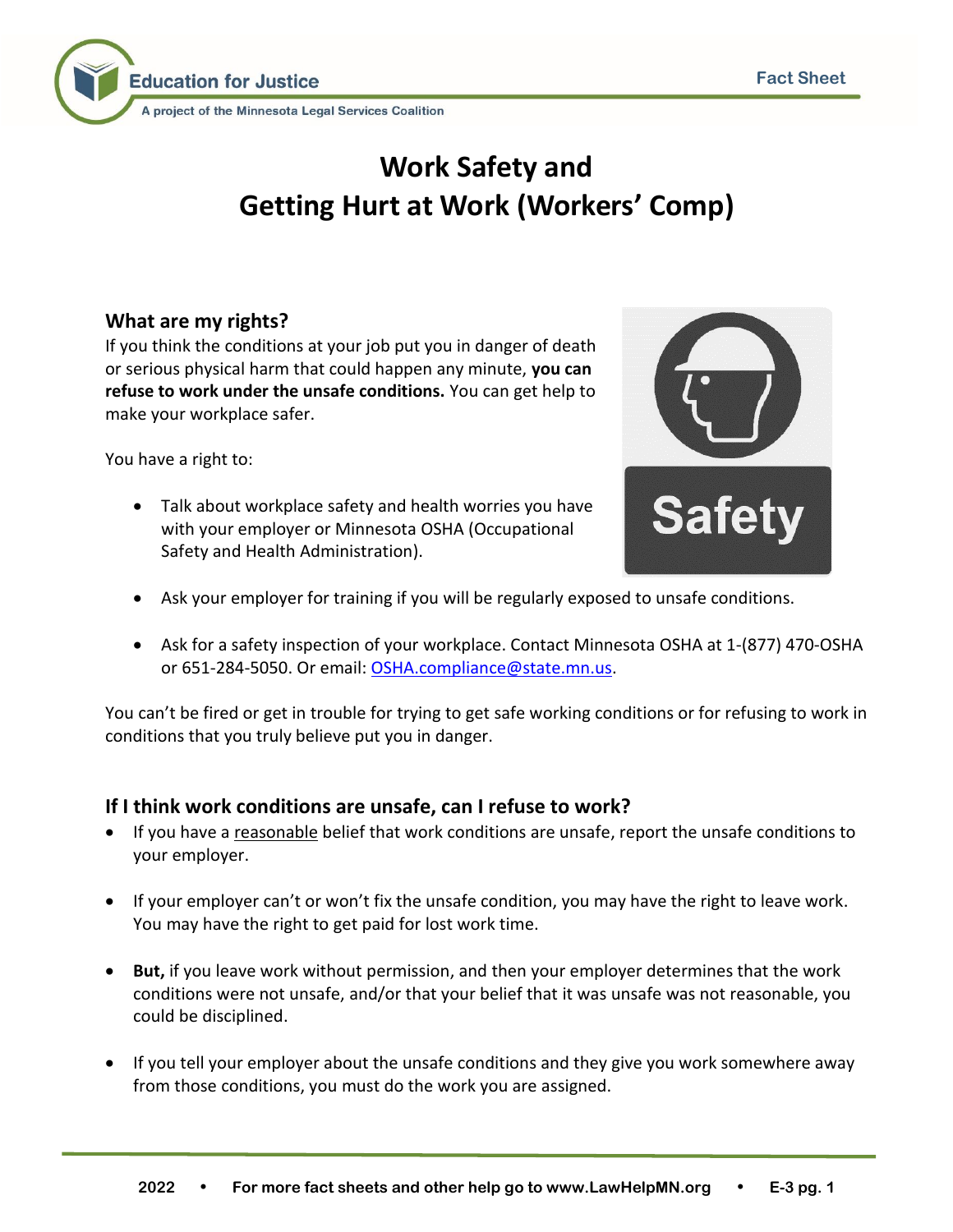#### **Can I change the safety rules at work?**

- You should not make up or change safety rules on your own.
- If you have an idea for a policy change or a new policy that will make your workplace safer, bring your idea to your employer.
- Many employers in Minnesota create safety committees that employees are a part of. The purpose is to:
	- **-** Identify unsafe work conditions
	- **-** Come up with ideas to fix those unsafe conditions
	- **-** develop safety rules and other work rules to make it safer at work

If you are interested in workplace safety, ask your employer if you can join the Safety Committee.

#### **If I think work conditions are unsafe, and my employer won't fix them, what else can I do?**

You can report your concerns to Minnesota OSHA. Contact them at 1-(877) 470-OSHA or 651-284-5050. Or email[: OSHA.compliance@state.mn.us.](mailto:OSHA.compliance@state.mn.us)

Your employer can't discipline you or retaliate against you (get back at you) for reporting unsafe work conditions to Minnesota OSHA.



#### **What if I get hurt at work?**

If you have a physical injury or disease that is caused or made worse by the job, you should be covered by Workers' Compensation or "Workers' Comp." Workers' Comp is a type of insurance that your employer pays for in case someone gets hurt on the job.

Minnesota Workers' Comp law states all employers have to pay for Workers' Comp insurance or become self-insured. The Workers' Comp system provides benefits if you become injured or ill from your job. It covers injuries or illnesses caused or made worse by work or the workplace.

Workers' Comp pays for:

- medical care related to the injury, as long as it is reasonable and necessary
- wage-loss benefits for part of your income loss
- benefits for permanent damage to a body function
- benefits to your dependents if you die of a work injury
- vocational rehabilitation services if you cannot return to your job or to the employer you had before your injury
- travel mileage to get medical treatment and/or for certain vocational rehabilitation activities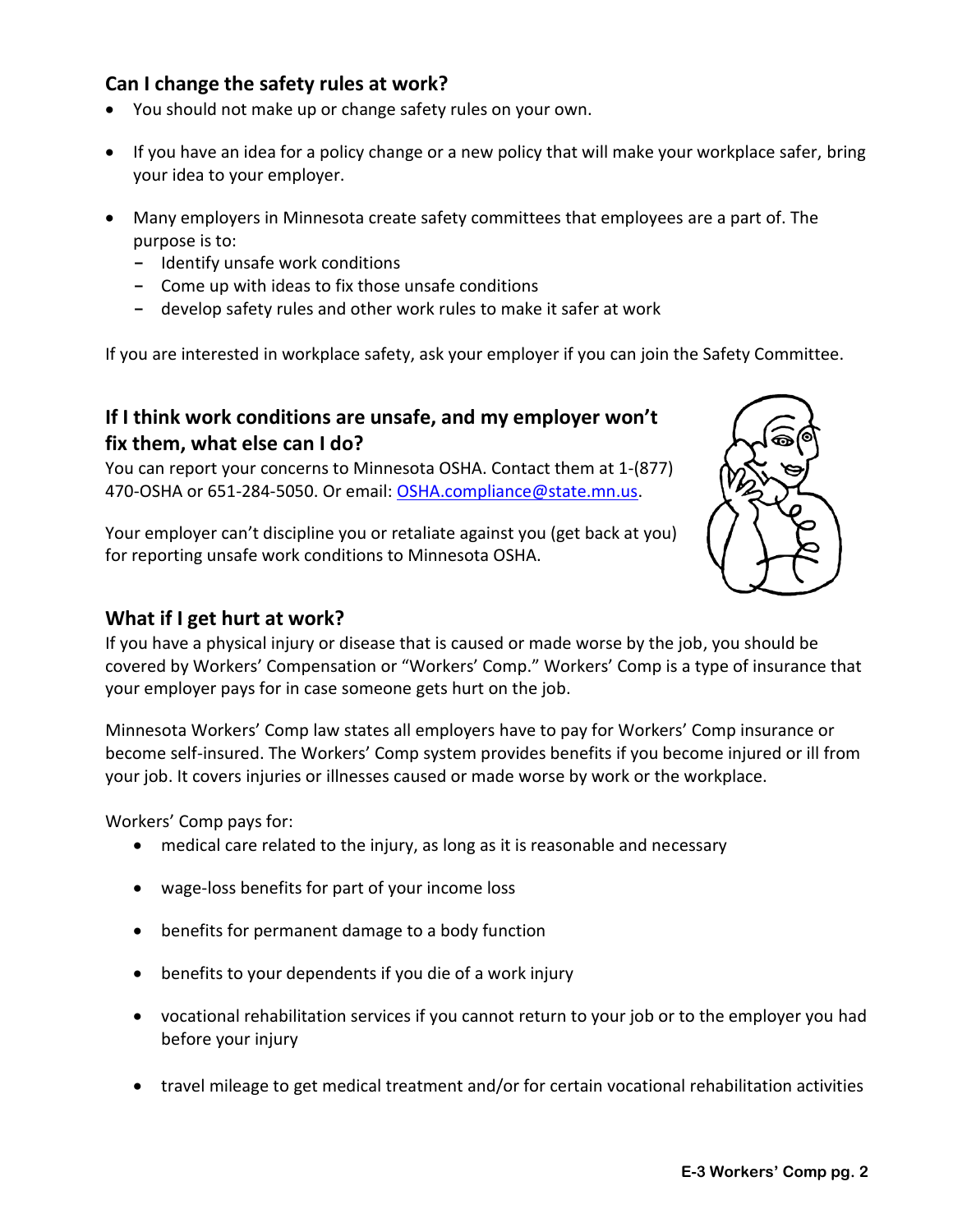## **What should I do if I get hurt on the job?**

- Report your injury, even if small, to a supervisor as soon as possible! Do not wait more than 14 days from the day the injury happened or the day you knew your condition was work-related. **You could lose your benefits if you wait.**
- See a doctor of your choice.
- Make sure your employer files a "Report of Injury" with its Workers' Comp insurance company.
- Keep your employer informed of your condition and any work restrictions you have.
- Keep copies of all documents

## **What happens if my injury is accepted?**

- 
- The insurer must send you a copy of the "Notice of Insurer's Primary Liability Determination." This is a form stating your claim is accepted.
- The insurer must start paying you wage-loss benefits within 14 days of the day you let your employer know about your work injury and lost wages. You must get your benefits in the same way you got your wages - like weekly or every other week etc.
- For injuries between Oct. 1, 2000, and Sept. 30, 2008, after you have been paid 52 weeks of temporary total disability benefits, the insurer must notify you in writing of the 104-week limitation on payment of this benefit.
- For injuries on or after Oct. 1, 2008, after you have been paid 52 weeks of temporary total disability benefits, the insurer must notify you in writing of the 130-week limitation on payment of this benefit.
- Before 80 weeks of wage-loss benefits have been paid, the insurer must notify you of the time limit for you to ask for retraining.

## **What if my injury is denied?**

- The insurer must send you a copy of the "Notice of Insurer's Primary Liability Determination." This is a form that states your claim is denied. The form must clearly explain the facts and reasons your claim is denied.
- If you disagree with the denial, talk with the insurance claims adjuster who handles your claim.
- If you need help returning to work but your claim has been denied, call the Vocational Rehabilitation Unit at (651) 284-5038 or (888) 772-5500 and ask for a rehabilitation consultation.